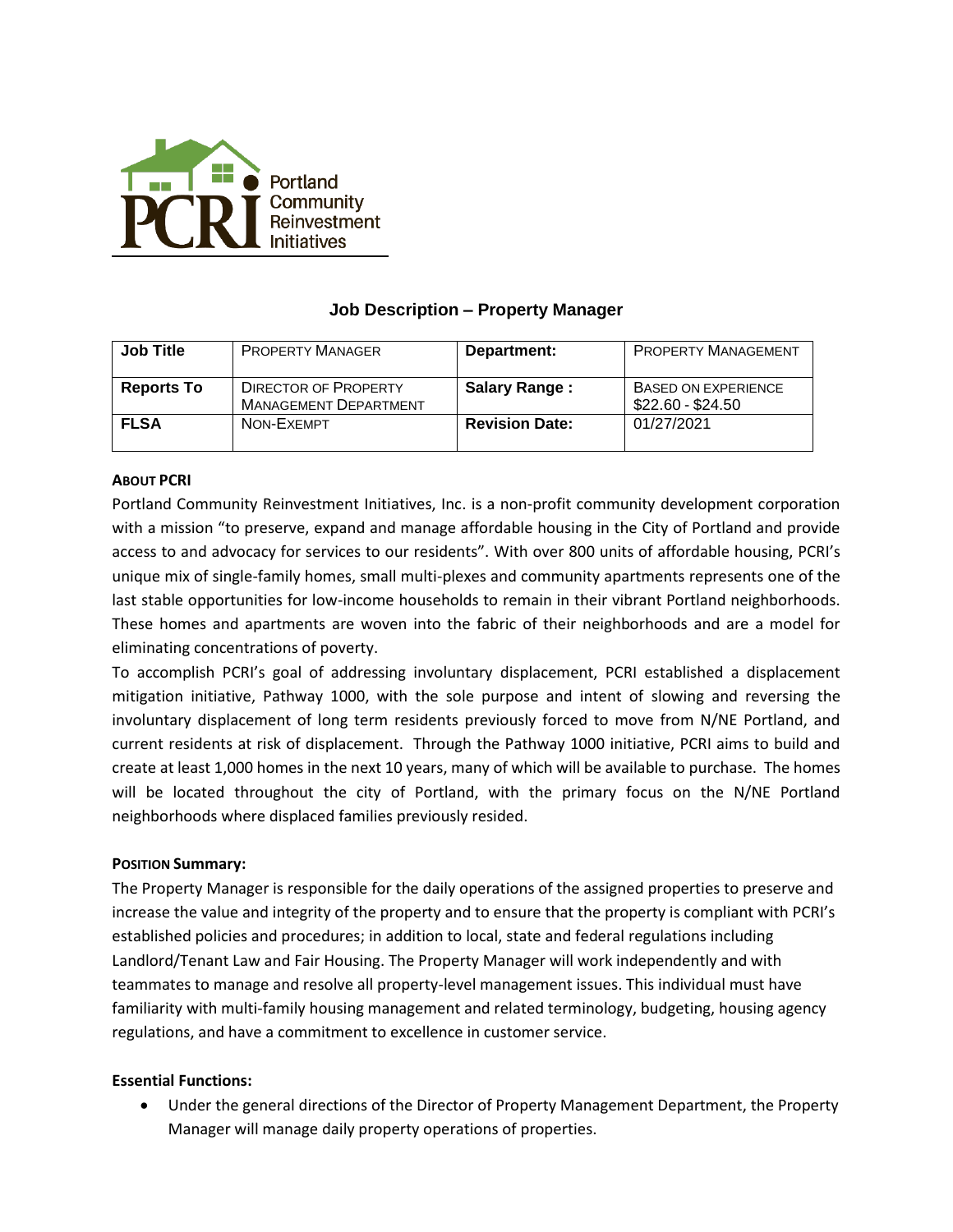- Exhibit professional attitude and appearance at all times and demonstrate a customer service attitude to internal and external customers and service providers.
- Provide a positive, productive relationship with tenants. Maintain customer service standards and responds clearly and in a timely manner to residents' needs and complaints. Follows through to ensure resolution.
- Investigate tenant disturbances, violations, or complaints, and resolve problems in accordance with regulations established in the lease agreements. Send violation letters.
- Process of residential rent payments: collect and post checks into Yardi Property Management Software, post late fees notices and perform rent collection tasks per PCRI's rent collection policy.
- Maintain accurate residential ledgers, post charges in accordance with established policies and procedures. Complete month end accounting processes.
- Inspect property on a regular basis and report any repair or replacement needs to Maintenance Supervisor. For assigned multi-plexes, drive and walk the property to ensure positive curb appeal. Check to make sure the grounds and common areas are free from trash and debris. Write service requests to complete work as identified.
- Write Service Requests for maintenance repairs received from residents and/or others. Followup with a telephone call to the resident to make sure work was completed to their satisfaction.
- Process Move In: prepare lease packages and perform the lease signing explaining terms and conditions of the lease. Complete joint Move In inspection with approved tenant.
- Enforce terms of rental agreements: ensure that all provisions of the lease are being followed, implement appropriate lease renewal process.
- Process Move Out: complete "pre-inspections" for units that are on Notice to Vacate. Processes Move Out inspection and prepare accounting paperwork for charges to be applied towards Security Deposit.
- Schedule all turnover functions, and check completed work to make sure the work is completed in a satisfactory manner. Follow-up with vendors as needed.
- Update Yardi Property Management software with tenant information as needed, on a daily basis.
- Review, verify and approve invoices consistent with established Accounts Payable policies and procedures.
- Maintain records on all aspects of management activity on a daily, weekly and monthly basis.
- Maintain all files and dead files in accordance with company policy and conduct ongoing audits of all leasing, bookkeeping and maintenance records and lease/resident files.
- Participate in the completion of the annual budget and the Year-end Property Report.
- Prepare monthly/weekly/ daily reports as required by SR. Portfolio Manager.
- Check voice mail, faxes and email throughout the day and respond as needed.
- Attend all meetings and training as required.
- Special projects and other responsibilities as may be determined.
- Act proactively to ensure the current of knowledge in the areas of housing regulations and best practices in property management.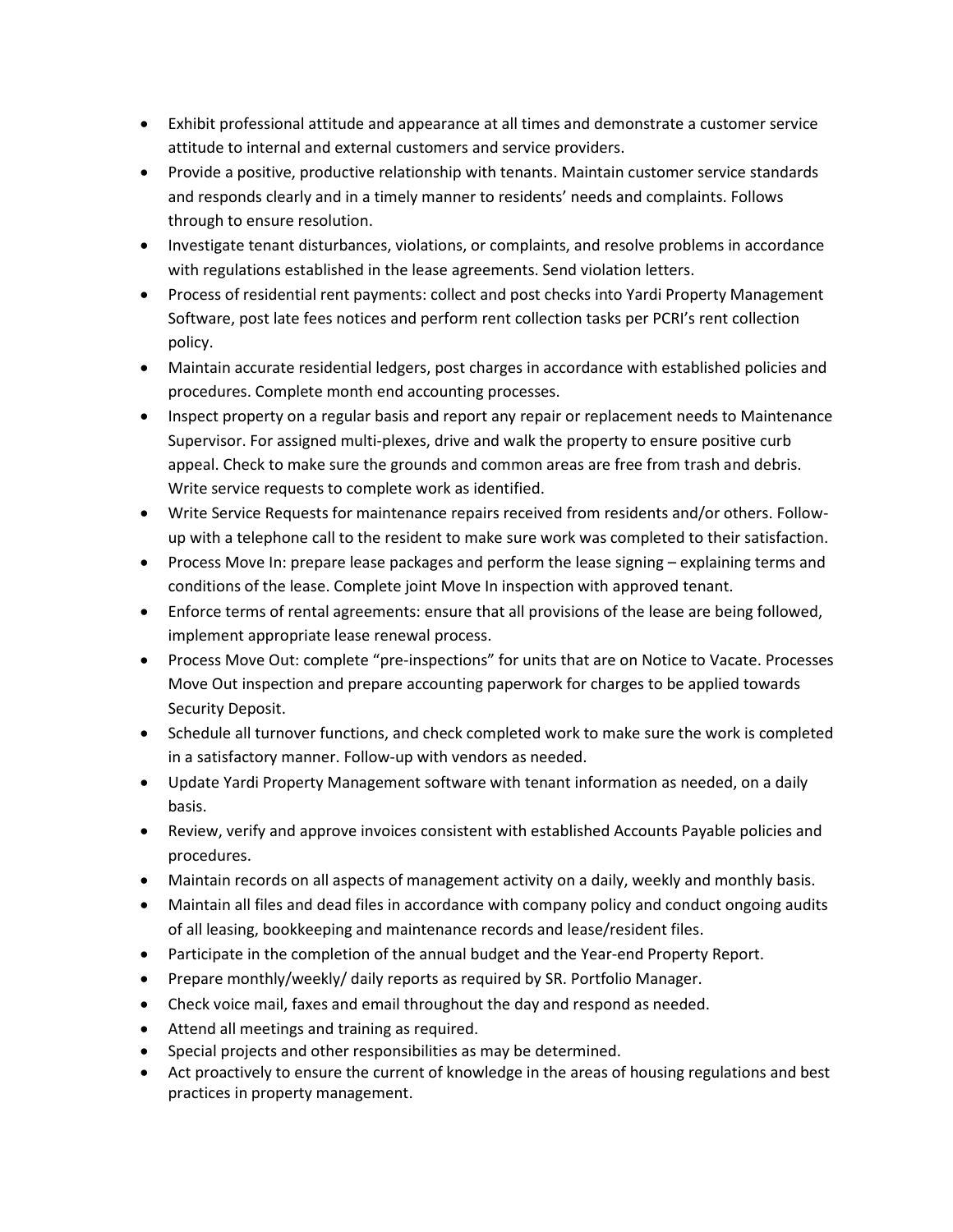# **Education and/or Experience:**

- High school diploma or GED required; college degree preferred in business administration, or related field.
- At least 3 years of progressive experience in the property management industry.
- Property Management License for the State of Oregon is preferred. LIHTC certificate required.
- Experience in Residential Real Estate Affordable Housing with background in Low Income Housing Tax Credit Compliance / Section 42, Project-Base Section 8, HOME, HOPWA, CDBG.
- Knowledge of Requirements and Regulations of Oregon Landlord/Tenant Law, Fair Housing Laws and Americans with Disabilities Act.
- Knowledge and experience with Section 8 eligibility requirements; experience working with Housing Authority of Portland preferred.
- Experience with various forms of housing to include single family, multi-family and apartment complexes.
- Prior experience using Yardi Property Management software.
- Experience working in a non-profit organization.
- Previous office experience working with the public in which the following skills were attained: effective telephone skills, ability to deal tactfully with a variety of people under constantly changing circumstances using tact and diplomacy, ability to prioritize tasks and work under minimal direction, ability to understand and follow complex verbal and/or written instructions, and familiarity with filing systems and standard business machines.

# **Qualifications:**

This position requires:

- Knowledge of rental assistance and affordable housing programs.
- In depth knowledge of all rules and regulations surrounding property management.
- The ability to read and understand technical documentation such as federal housing regulations and associated policies and procedures.
- Knowledge of the community, social and economic resources available to low income individuals, with particular emphasis on resources as they apply to housing.
- Knowledge of computer systems and spreadsheets. Proficient with Microsoft Office Suite: Word, Excel, Outlook.
- Knowledge of general office equipment.
- Self-motivation and self-organization is essential.
- Superior verbal, written, analytical and interpersonal communication skills.
- Ability to learn and follow Federal and State housing regulations, policies and procedures.
- Ability to maintain confidentiality of tenants.
- Ability to work with diverse ethnic and low-income families in a professional manner.
- Ability to work creatively with management and department staff to achieve objectives.
- Ability to communicate effectively with prospective tenants and all levels of management.
- Ability to generate reports and business correspondence. Effectively present information and respond to potential residents and the general public.
- Ability to work organizationally, individually and collectively to fulfill PCRI rental housing goals and objectives.
- Must be able to manage multiple and changing priorities.
- Ability to climb stairs several times a day. Physical ability to bend, stoop, twist, reach and pull.